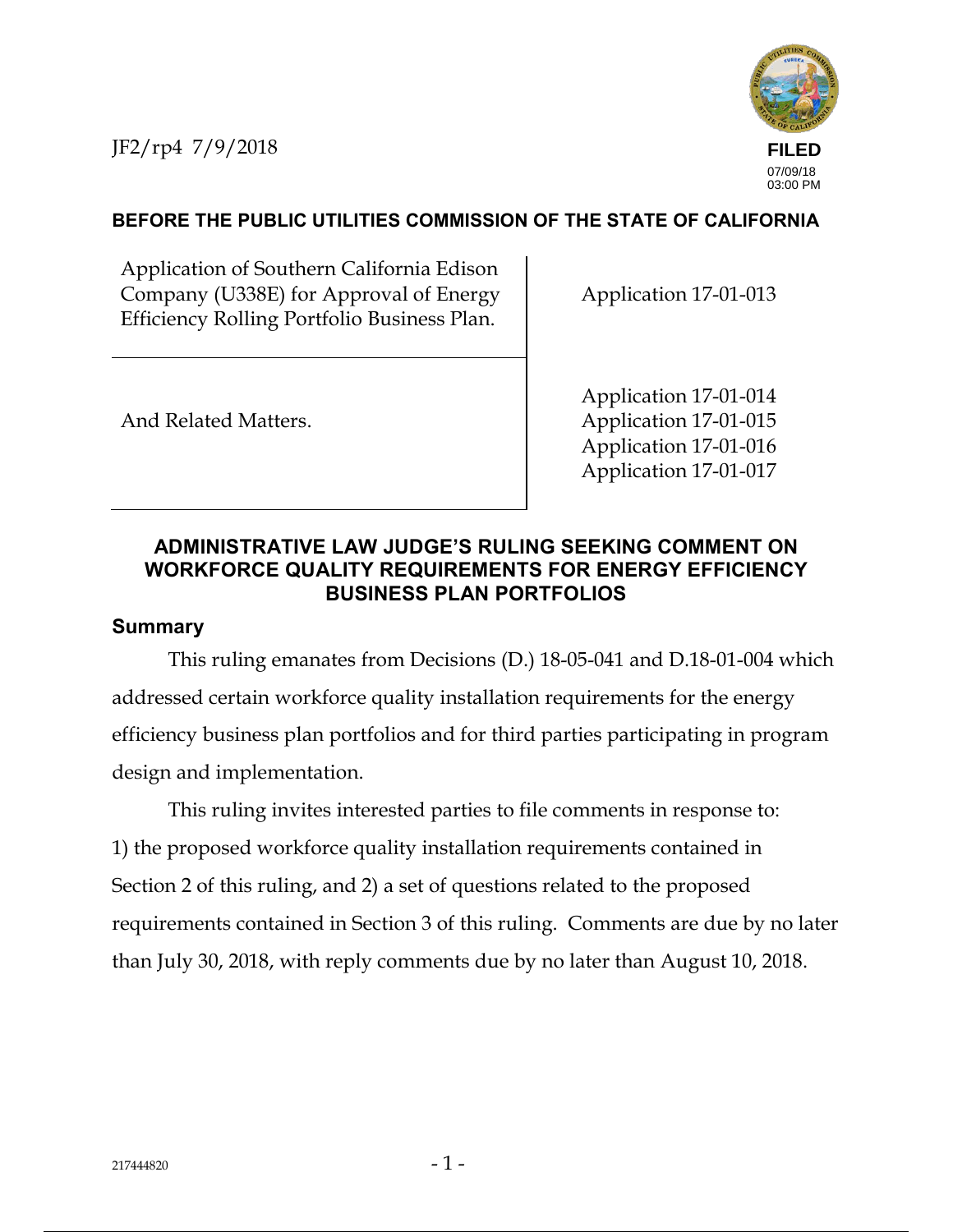### **1. Background**

The Commission has had an interest in workforce requirements for energy efficiency programs and projects for many years. Decision (D.) 12-11-015 required the investor-owned utilities (IOUs) to develop a greater focus in the workforce, education, and training (WE&T) area. Emerging from that effort was a study related to the relationship between utility energy efficiency programs and the impact on workforce issues that was conducted by Don Vial Center for Labor Research and Education at UC Berkeley.<sup>1</sup> Results of the study have filtered through into improvements to the WE&T program area approaches of the IOUs and other program administrators in the past several years.

More recently, D.18-01-004 asked the utility program administrators to propose workforce quality requirements for third party contracts required as a result of that decision. The decision declined to adopt specific requirements in favor of seeing what the IOUs proposed in standard contract terms and also evaluating the options for the overall energy efficiency portfolios more generally.

On March 19, 2018, the IOUs filed a joint motion for approval of proposed standard third-party contract terms, which included issues related to workforce quality requirements as modifiable terms to be brought forward by the third parties, as they deem appropriate for their specific program proposals.

Subsequently, the Commission adopted D.18-05-041, addressing requirements for the business plans of the IOUs, the regional energy networks (RENs), and Marin Clean Energy (MCE). When the proposed decision was originally issued for comments, it included two sets of proposed mandatory workforce quality standards, as follows:

<sup>&</sup>lt;sup>1</sup> Available at: http://laborcenter.berkeley.edu/workforce-issues-and-energyefficiency-programs-a-plan-for-californias-utilities/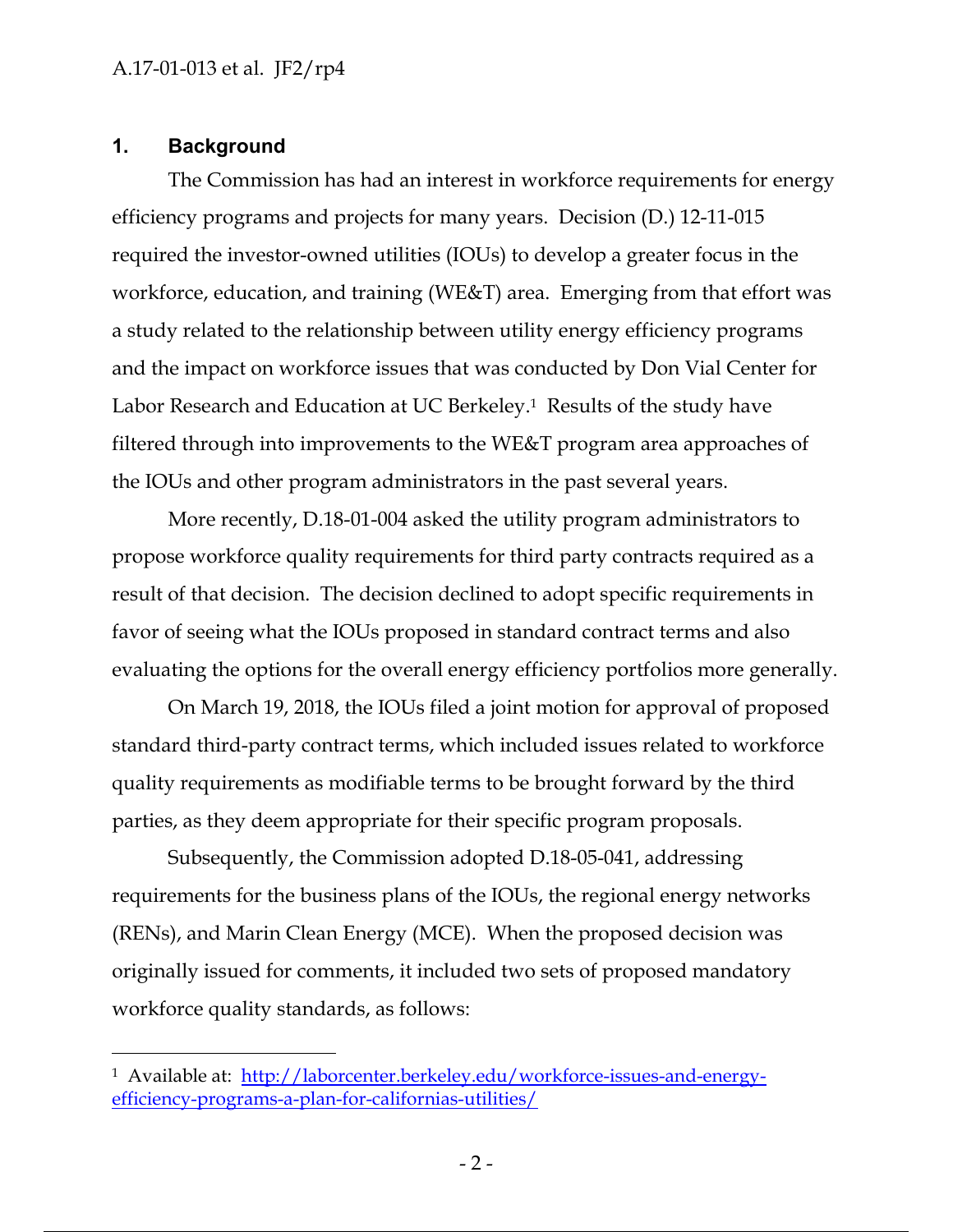- All downstream or midstream heating, ventilation and air conditioning (HVAC) energy efficiency measures installed, subsidized, or paid for out of a PA's energy efficiency program portfolio shall be installed by journeymen<sup>2</sup> with five or more years of experience or apprentices currently enrolled in or having completed a federal or California state apprenticeship program.
- All downstream and midstream advanced lighting control installation, modification, or maintenance measures installed, subsidized or paid for under a PA's energy efficiency portfolio shall be installed by workers that have been certified by the California Advanced Lighting Controls Training Program (CALCTP).

Numerous parties commented on the workforce quality standards that would have been mandated in the proposed decision for HVAC and lighting projects, requesting that those standards not be mandatory in all instances. The requirements were removed from the final version of D.18-05-041, with a commitment to issue this ruling to seek further input from parties about the appropriate applicability of workforce quality standards.

It should also be noted that these standards are being discussed in advance of a provision included in Senate Bill (SB) 350 (DeLeon, 2015) that requires the California Energy Commission (CEC) to create and implement a "responsible

https://www.dir.ca.gov/das/MITC/MITC/SheetMetal/SheetMetal.pdf

 <sup>2</sup> "Journeymen" should be defined according to the California Department of Industrial Relations definition, which is: "A person who has 1) completed an accredited apprenticeship in his/her field, or 2) completed the equivalent of an apprenticeship in length and content of work experience and all other requirements in the craft which has workers classified as journeyman in the apprenticeable occupation. See Title 8, California Code of Regulations, Section 205. In addition, the California Apprenticeship Council requires all crafts to include green components to their Minimum Industry Training Criteria. *See*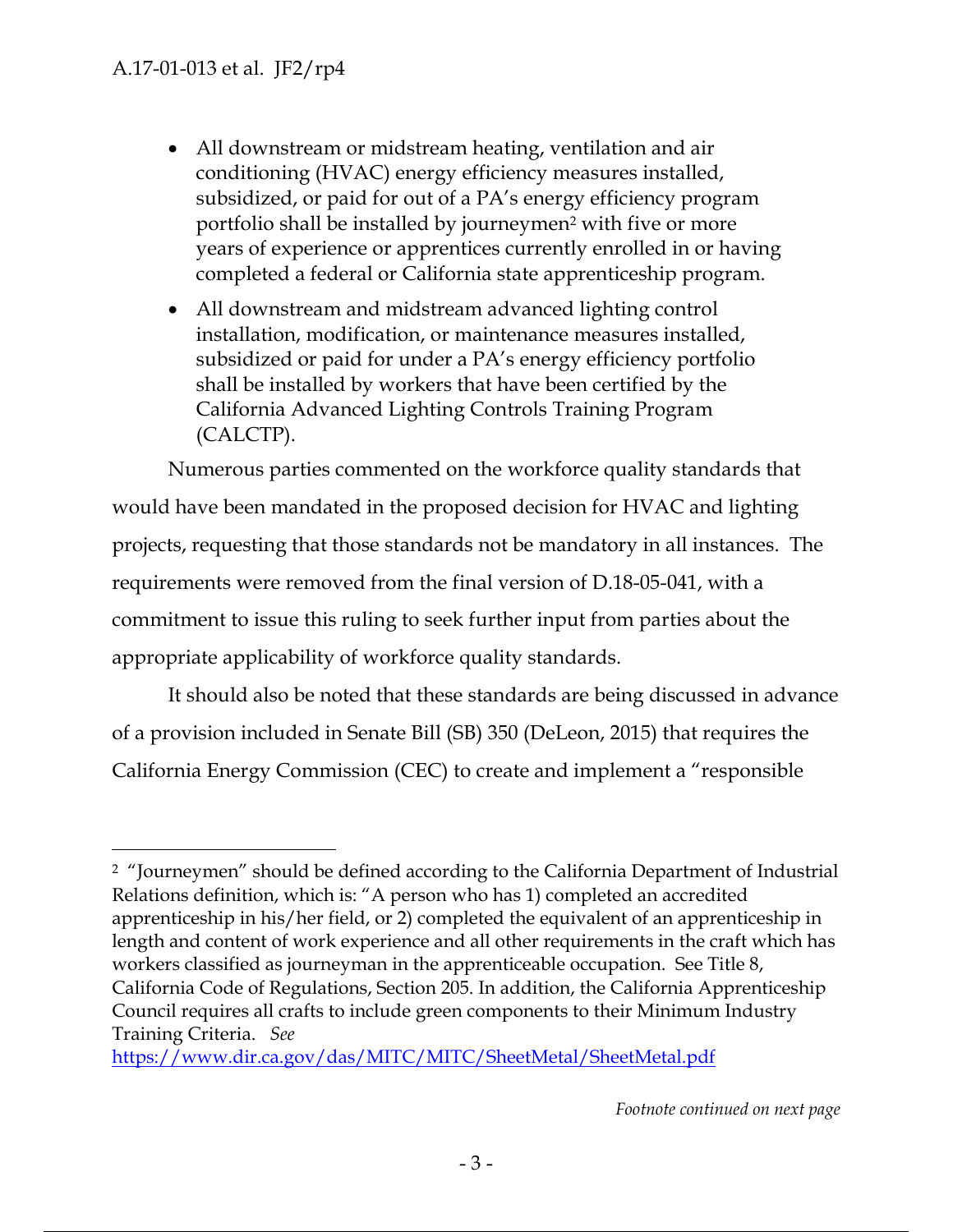contractor policy" that would apply to all rate-payer funded energy efficiency programs involving installation and/or maintenance by building contractors.<sup>3</sup>

Once the CEC adopts this contractor policy, the Commission will likely consider putting its provisions in place to cover programs and projects contained in the recently-approved energy efficiency business plans. As of this ruling, the exact timing of the CEC's adoption of the policy is unclear. Thus, the proposed requirements in this ruling are intended as interim and will be re-evaluated when the CEC's requirements become final.

### **2. Proposed Workforce Requirements**

This section proposes a refined set of workforce quality standards to be applied to all energy efficiency projects funded by ratepayers that meet the criteria as described. This means these requirements would apply to programs designed and implemented by third parties, as well as to programs designed and implemented by program administrators, including IOUs, RENs, and CCAs.

The standards proposed are in the areas of HVAC and lighting controls.

#### **2.1. HVAC Projects**

 $\overline{a}$ 

This standard is proposed to apply only to HVAC projects that are installed in a non-residential building or facility. The standard would also only apply to projects where the total project cost exceeds \$200,000. In addition, only

<sup>3</sup> *See* Section 8 of SB 350, which is codified as Section 25943(a)(3) of the Public Resources Code, stating as follows: "The commission [CEC] shall adopt, implement, and enforce a responsible contractor policy for use across all ratepayer-funded energy efficiency programs that involve installation or maintenance, or both installation and maintenance, by building contractors to ensure that retrofits meet high-quality performance standards and ensure energy savings lost or foregone due to poor-quality workmanship."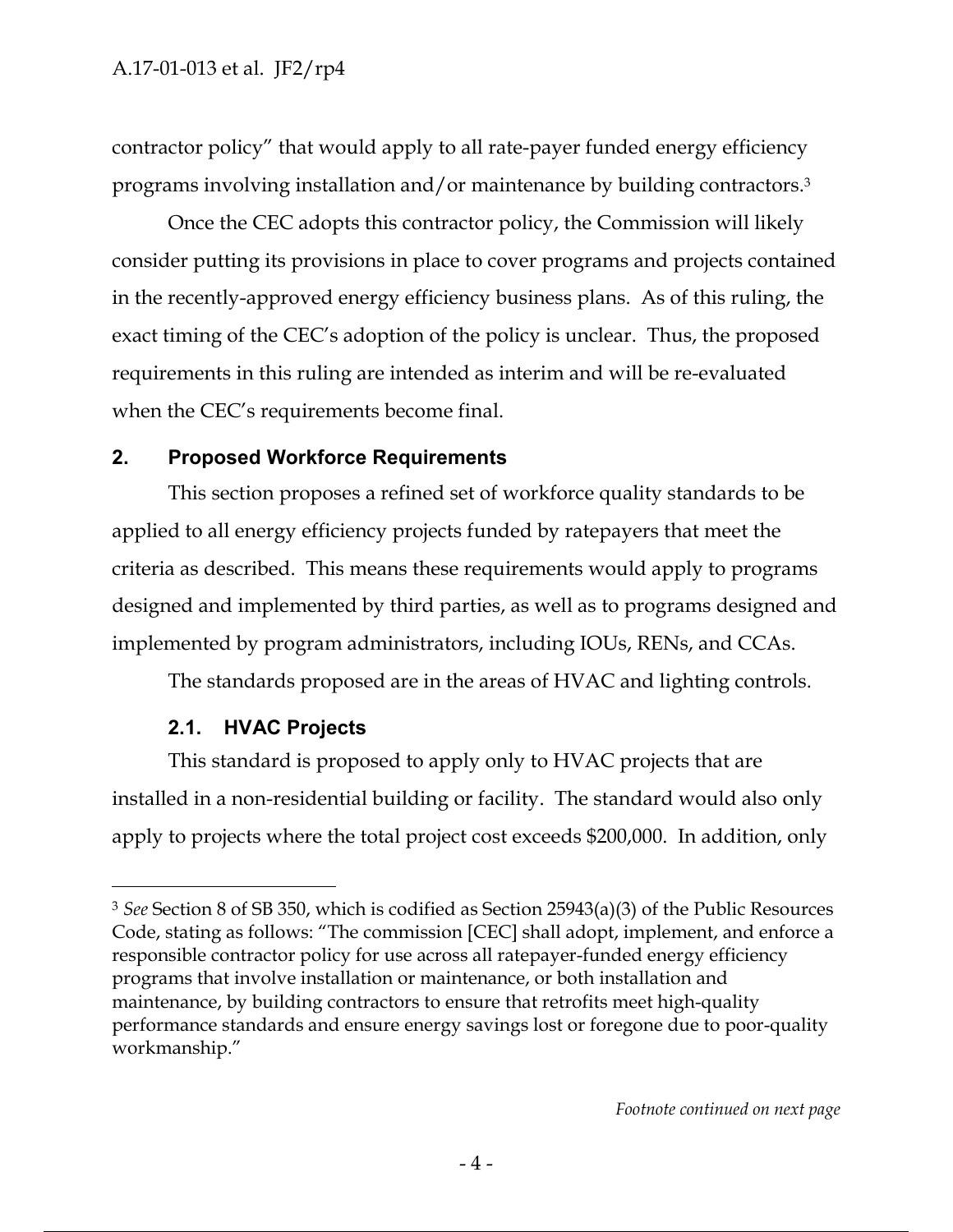projects where the incentive is paid to an entity other than a manufacturer, distributor, or retailer of HVAC equipment would be subject to the requirements. However, the standard would still apply to any installation contractors hired by manufacturers, distributors, or retailers.

If a project meets the above criteria, the requirement would be that it be installed by journeymen<sup>4</sup> with five or more years of experience or apprentices currently enrolled in or having completed a federal or California state apprenticeship program. The intent is that a qualifying apprenticeship program may be union or non-union.

# **2.2. Lighting Controls Projects**

In the area of lighting projects, the proposed workforce quality standard would apply only to projects installed in non-residential buildings or facilities that involve the installation of lighting controls. Such projects may or may not also include lighting fixture installation. The standard is proposed only to apply to projects with a total project cost that exceeds \$100,000, which may include the costs of both controls and fixtures. But as long as there are some controls involved, either controls installation, modification, or maintenance, the workforce standard would apply. In addition, the standard would apply only to projects where incentives are paid to entities other than manufacturers,

 <sup>4</sup> "Journeymen" should be defined according to the California Department of Industrial Relations definition, which is: "A person who has 1) completed an accredited apprenticeship in his/her field or, 2) completed the equivalent of an apprenticeship in length and content of work experience and all other requirements in the craft which has workers classified as journeyman in the apprenticeable occupation. See Title 8, California Code of Regulations, Section 205. In addition, the California Apprenticeship Council requires all crafts to include green components to their Minimum Industry Training Criteria. *See*

https://www.dir.ca.gov/das/MITC/MITC/SheetMetal/SheetMetal.pdf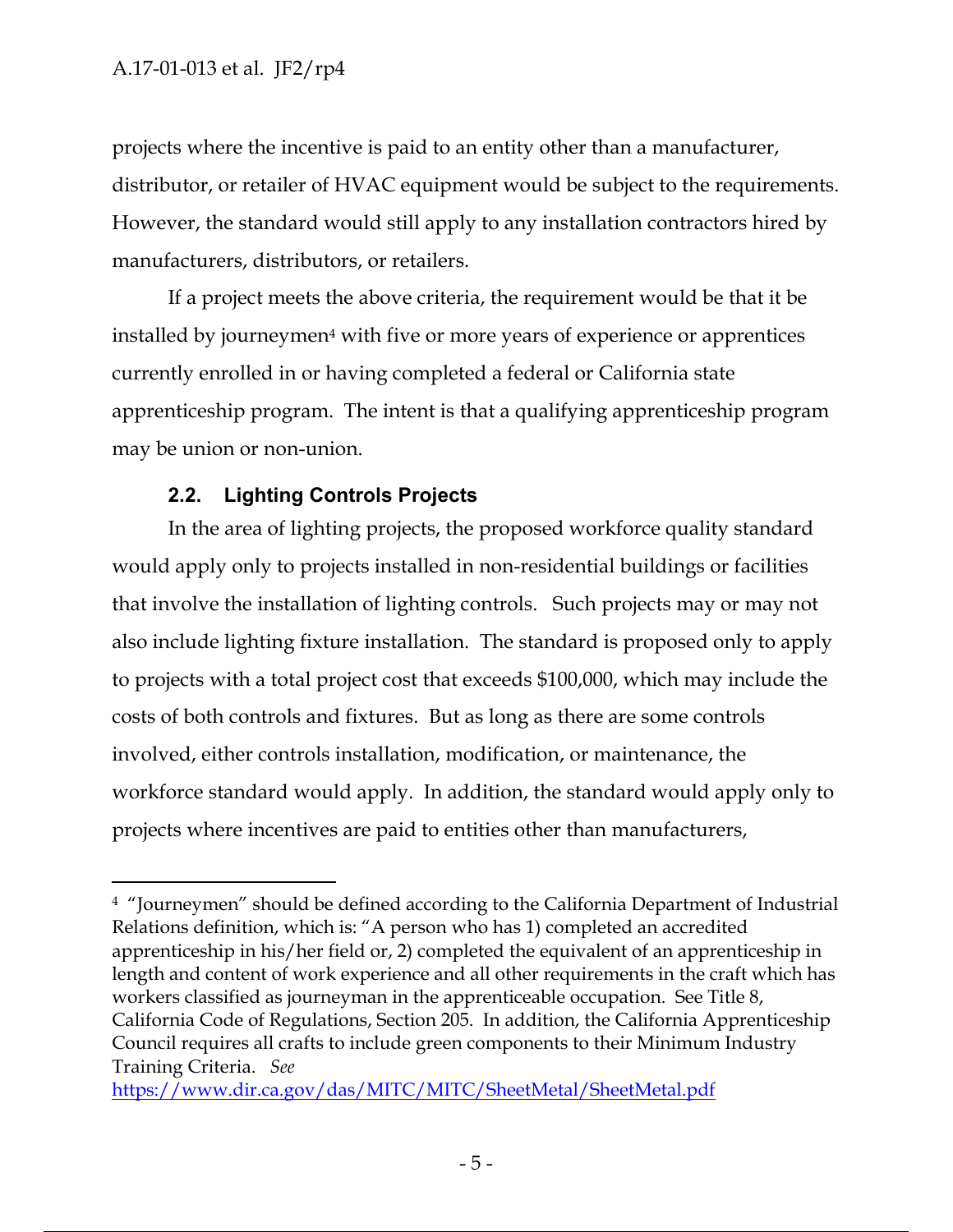distributors, or retailers of lighting controls. However, the standard would still apply to any installation contractors hired by manufacturers, distributors, or retailers.

For all projects that meet the criteria described above, the requirement would be that the projects shall be installed by workers that have been certified by the California Advanced Lighting Controls Training Program (CALCTP).

### **3. Questions for Parties**

Parties are requested to comment on the proposed standards described in Section 2 above, and in doing so, respond to the following specific questions:

- 1. Are you aware of any studies that discuss or establish a link between workforce quality installation standards and their influence on resulting energy savings impacts? If so, please provide a link or attachment to your comments.
- 2. Do you believe that workforce quality standards, such as those in Section 2 of this ruling including any modifications you recommend, will result in improvements to energy savings in projects to which they are applied? What is the basis for your position?
- 3. Are there other agencies or entities whose regulations or guidelines we should look to for guidance on workforce quality standards? Be specific. In addition, note where there could be confusion or conflict with requirements of other agencies.
- 4. Should the Commission look to the requirements for Public Works Projects, such as prevailing wage or livable wage standards for larger commercial projects, as a model for these standards or consider imposing similar requirements? Why or why not?
- 5. Should the Commission be specific about union or non-union requirements in these standards? Why or why not?
- 6. Are there other requirements the Commission should impose beyond those suggested in this ruling, such as for worker registration, liability, etc. for these types of projects or others?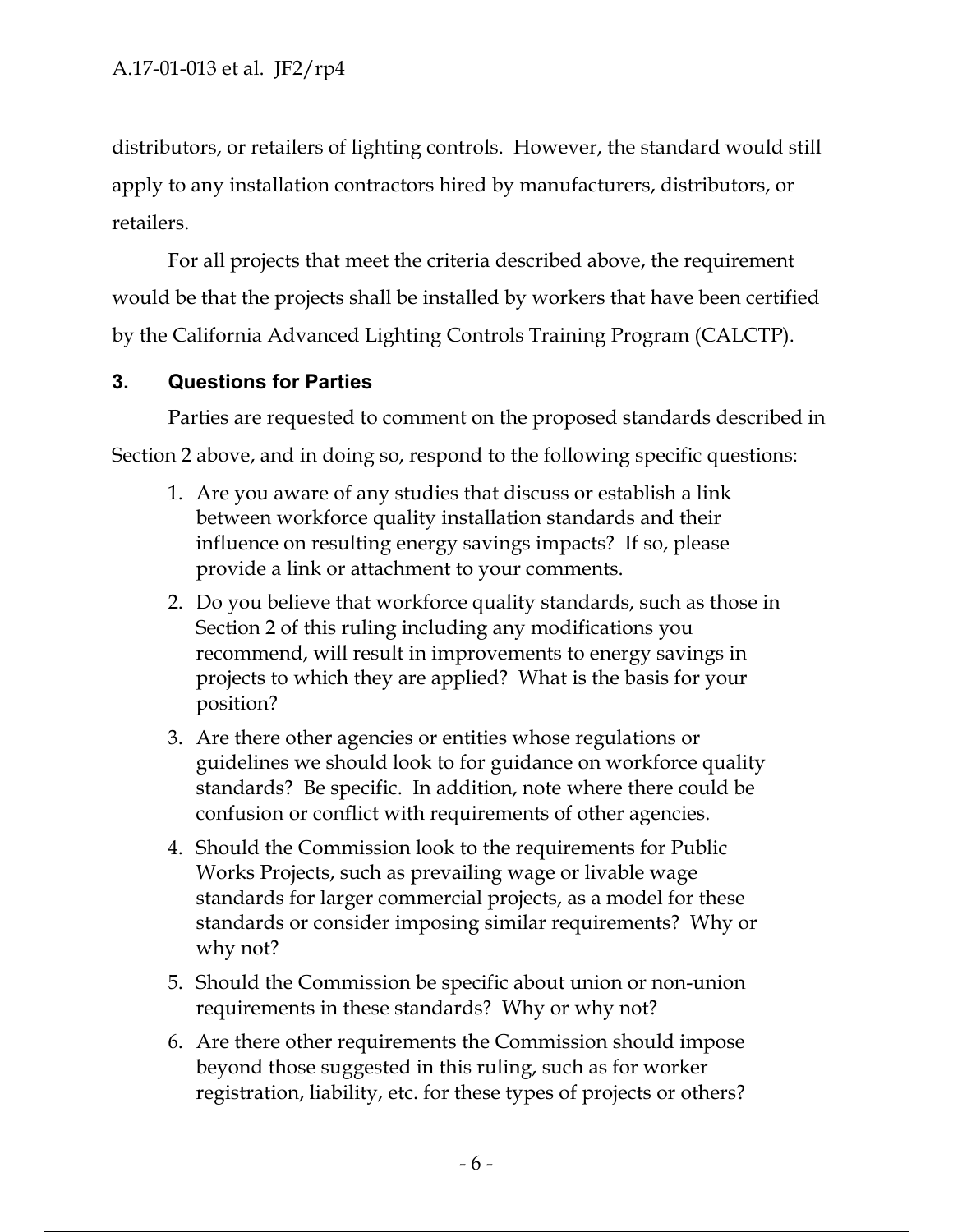- 7. Do you support the HVAC standard described in Section 2.1 of this ruling overall? Why or why not?
- 8. What changes, if any, would you suggest to the HVAC standard described in Section 2.1 of this ruling, and why?
- 9. Is five years the appropriate requirement for length of experience for HVAC project installation? Why or why not?
- 10. Is the use of the word "journeymen" specific enough in its definition? Who should be qualified under this definition?
- 11. Do you support the portion of the standard related to apprenticeships? Why or why not?
- 12. Do you believe that the HVAC standard would exclude or create barriers for qualified workers, especially disadvantaged workers? Explain.
- 13. Do you believe that there are enough HVAC workers currently available to supply workforce to the energy efficiency projects to which the standard would apply? Be as specific as possible about your justification.
- 14. Is it feasible for current HVAC workers who are not journeymen and have not completed an apprenticeship program to meet the proposed standard by enrolling in a union or non-union apprentice program?
- 15. Is it reasonable to exempt from the HVAC workforce standards all projects where the incentive is paid to a manufacturer, distributor, or retailer? Why or why not?
- 16. Is the project cost threshold for HVAC appropriate or would you recommend a different threshold? Explain your reasoning.
- 17. Do you support the lighting controls standard described in Section 2.2 of this ruling? Why or why not?
- 18. What changes, if any, would you suggest to the lighting controls standard described in Section 2.2 of this ruling, and why?
- 19. Are there other lighting controls certifications besides the CALCTP that are equally rigorous and applicable to the installation of lighting controls that the Commission should consider utilizing instead? Why or why not?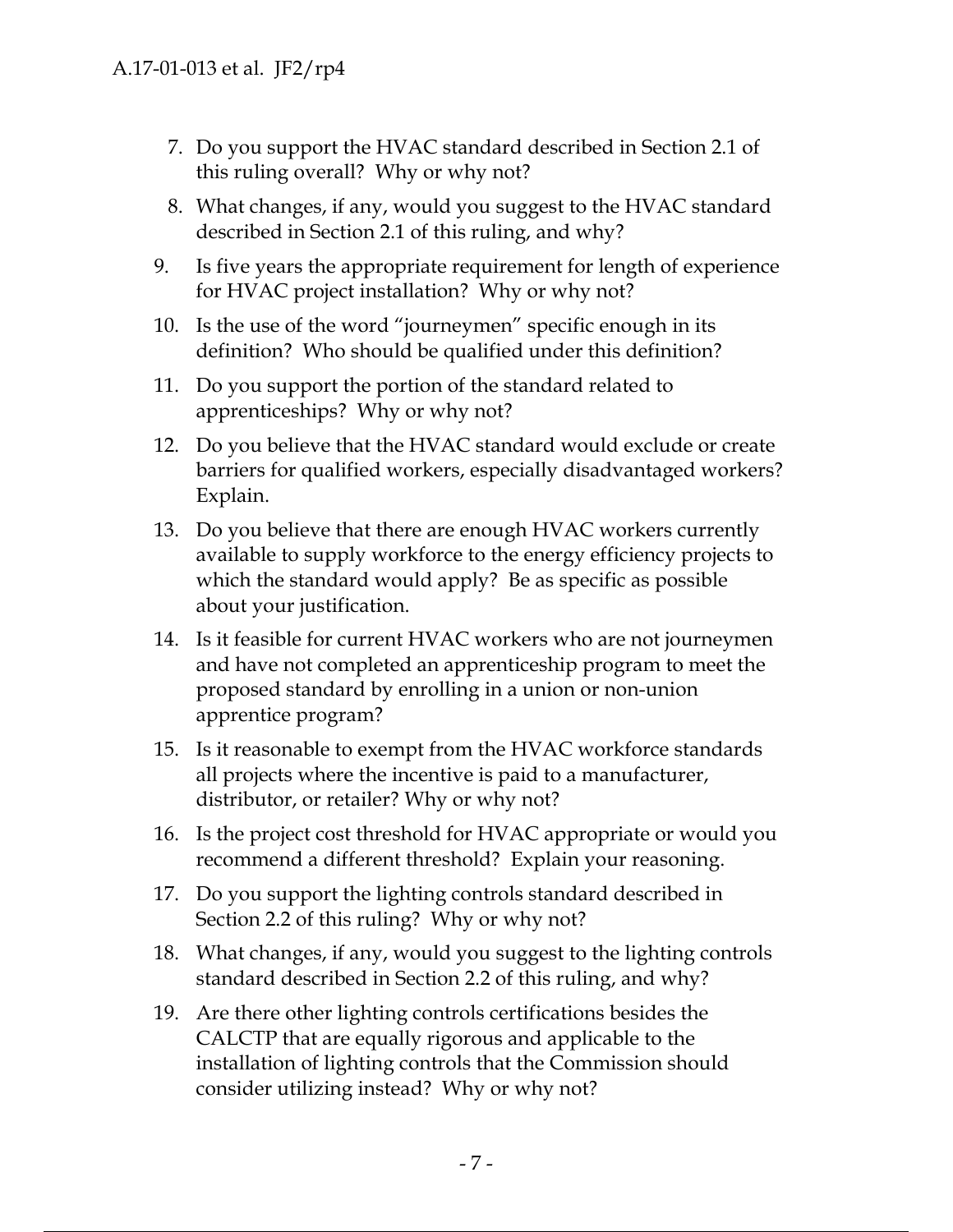- 20. Do you believe that the lighting controls standard would exclude or create barriers for qualified workers, especially disadvantaged workers? Explain.
- 21. Do you believe that there are enough lighting workers currently available to supply workforce to the energy efficiency projects to which the CALCTP certification requirement would apply? Be as specific as possible about your justification.
- 22. What is the process for lighting workers who do not already have the CALCTP certification to obtain it?
- 23. Is it reasonable to exempt from the proposed lighting controls workforce standard all projects where the incentive is paid to a manufacturer, distributor, or retailer? Why or why not?
- 24. Is the project cost threshold for lighting controls appropriate or would you recommend a different threshold? Explain your reasoning.
- 25. For HVAC replacement or lighting controls projects that are not subject to skilled workforce standards, should the estimated energy savings be reduced by a particular percentage (and if so, what percentage) to ensure accuracy of energy savings estimates? Why or why not?
- 26. Are there other workforce quality standards that the Commission should consider imposing (e.g., for installers or engineers on HVAC or lighting project teams), in advance of or in addition to the CEC's adoption of its responsible contractor policy pursuant to SB 350? Explain in detail.
- 27. Are there any other comments you would like to make about the workforce quality standards not already addressed in the other questions above?

### **Questions for Program Administrators Only:**

- 28. Please estimate the number of projects each year that would be subject to the HVAC and the lighting control standards proposed in this ruling.
- 29. Estimate the percentage of incentive funds that would be paid out in a year for projects covered by the standards proposed in this ruling.